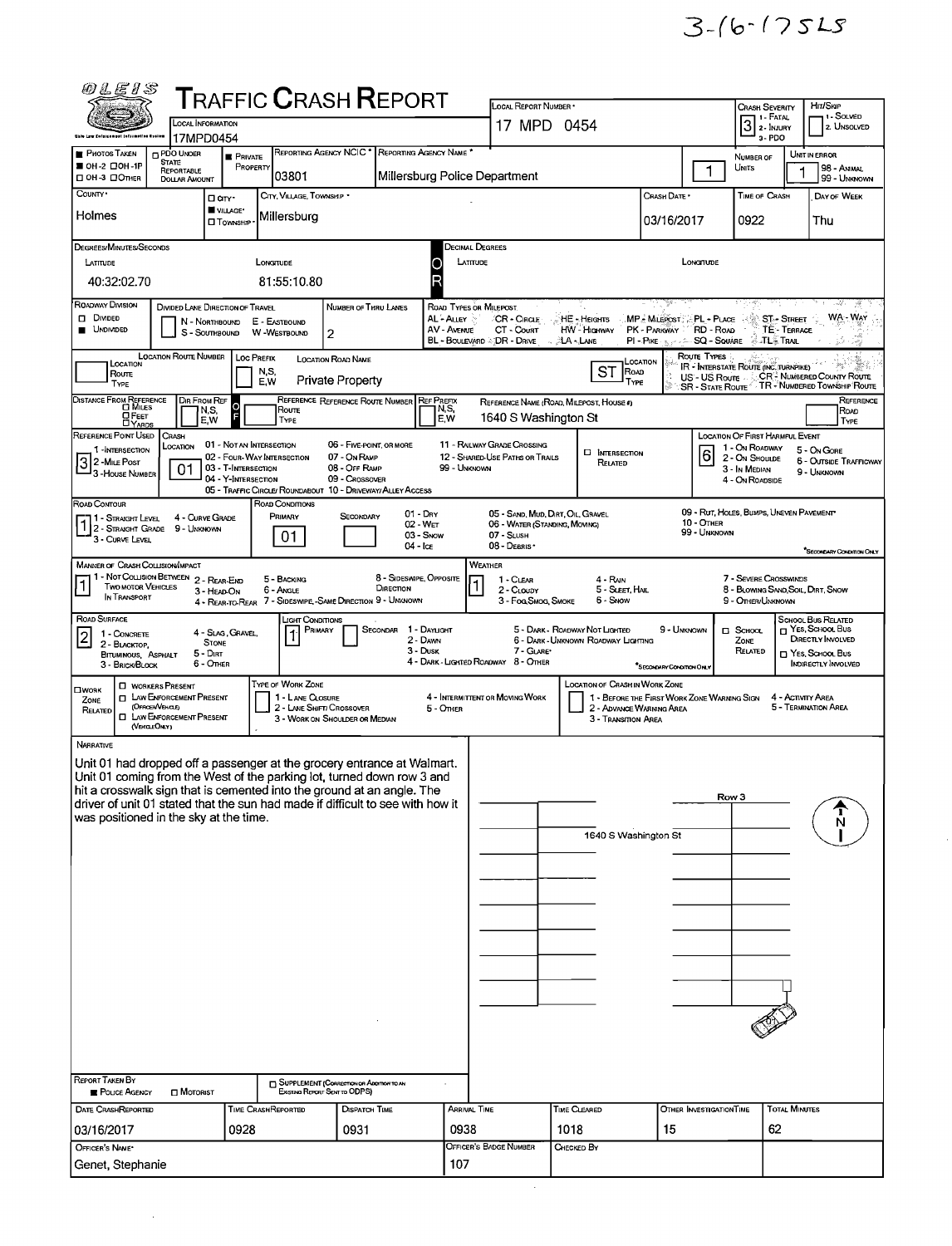| <i>®LE1S</i>                                                | <b>NIT</b>                                                                |                                                                                |                                                   |                                                                                                 |                                                                       |                                  |                                                                      |                                                                 |                                                                                                                             |  |  |  |  |
|-------------------------------------------------------------|---------------------------------------------------------------------------|--------------------------------------------------------------------------------|---------------------------------------------------|-------------------------------------------------------------------------------------------------|-----------------------------------------------------------------------|----------------------------------|----------------------------------------------------------------------|-----------------------------------------------------------------|-----------------------------------------------------------------------------------------------------------------------------|--|--|--|--|
|                                                             |                                                                           |                                                                                |                                                   |                                                                                                 |                                                                       |                                  | LOCAL REPORT NUMBER                                                  | 17 MPD 0454                                                     |                                                                                                                             |  |  |  |  |
| <b>UNT NUMBER</b>                                           | OWNER NAME: LAST, FIRST, MIDDLE ( C SAME AS DRIVER )                      |                                                                                |                                                   |                                                                                                 |                                                                       |                                  | OWNER PHONE NUMBER                                                   | <b>DAMAGE SCALE</b>                                             | <b>DAMAGE AREA</b>                                                                                                          |  |  |  |  |
|                                                             | Tish, Mary, E                                                             |                                                                                |                                                   |                                                                                                 | 330-674-6866                                                          |                                  |                                                                      |                                                                 | FRONT                                                                                                                       |  |  |  |  |
| OWNER ADDRESS: CITY, STATE, ZIP                             | <b>CISAME AS DRIVER</b> )                                                 |                                                                                |                                                   |                                                                                                 |                                                                       |                                  |                                                                      | 3                                                               | о                                                                                                                           |  |  |  |  |
|                                                             | 359 N Mad Anthony St, Millersburg, OH, 44654                              |                                                                                | 1 - None                                          |                                                                                                 |                                                                       |                                  |                                                                      |                                                                 |                                                                                                                             |  |  |  |  |
| LP STATE LICENSE PLATE NUMBER                               |                                                                           |                                                                                |                                                   | <b>VEHICLE IDENTIFICATION NUMBER</b>                                                            |                                                                       |                                  | # Occupants                                                          | 2 - MINOR                                                       |                                                                                                                             |  |  |  |  |
| OH<br><b>DWT3694</b>                                        |                                                                           |                                                                                |                                                   | 1C3LC56K77N528274                                                                               |                                                                       |                                  | 3 - Гимстюми                                                         | $\Box$<br>□                                                     |                                                                                                                             |  |  |  |  |
| <b>VEHICLE YEAR</b>                                         | <b>VEHICLE MAKE</b>                                                       |                                                                                |                                                   | <b>VEHICLE MODEL</b>                                                                            |                                                                       |                                  | VEHICLE COLOR                                                        |                                                                 |                                                                                                                             |  |  |  |  |
| 2007                                                        | Chrysler                                                                  |                                                                                |                                                   | Sebring                                                                                         |                                                                       | BLU                              |                                                                      | 4 - DISABLING                                                   |                                                                                                                             |  |  |  |  |
| PROOF OF<br><b>INSURANCE</b>                                | <b>INSURANCE COMPANY</b>                                                  |                                                                                |                                                   | POLICY NUMBER                                                                                   | Towen By                                                              |                                  |                                                                      | 9 - UNKNOWN                                                     | □<br>◻<br>$\Box$                                                                                                            |  |  |  |  |
| SHOWN                                                       | State Farm                                                                |                                                                                |                                                   | 1603049D0135C                                                                                   | Rigz                                                                  |                                  |                                                                      |                                                                 | <b>HFAI</b>                                                                                                                 |  |  |  |  |
| CARRIER NAME, ADDRESS, CITY, STATE, ZIP                     |                                                                           |                                                                                |                                                   |                                                                                                 |                                                                       |                                  |                                                                      |                                                                 | <b>CARRIER PHONE</b>                                                                                                        |  |  |  |  |
| US DOT                                                      | VEHICLE WEIGHT GVWR/GCWR                                                  |                                                                                | CARGO BODY TYPE                                   | 01 - No CARGO BODY TYPE/NOT APPLICABL 09 - POLE                                                 |                                                                       |                                  | <b>TRAFFICWAY DESCRIPTION</b>                                        | 1 - Two-Way, Not Divided                                        |                                                                                                                             |  |  |  |  |
| HM PLACARD ID NO.                                           | 2 - 10,001 To 26,000K LBS                                                 | 1 - LESS THAN OR EQUAL TO 10K LBS                                              | 01                                                | 02 - Busi VAN (9-15 SEATS, INC DRIVER) 10 - CARGO TANK<br>03 - Bus (16+ Seats, Inc Driver)      | 11 - FLAT BED                                                         |                                  |                                                                      |                                                                 | 2 - Two-WAY, NOT DIVIDED, CONTINUOUS LEFT TURN LANE                                                                         |  |  |  |  |
|                                                             | 3 - MORE THAN 26,000K LBS.                                                |                                                                                |                                                   | 04 - VEHICLE TOWING ANOTHER VEHICLE<br>05 - Logging                                             | 12 - Dump<br>13 - CONCRETE MIXER                                      |                                  |                                                                      | 4 - Two-Way, DIVIDED, POSITIVE MEDIANBARRIER                    | 3 - Two-Way, Divided, Unprotected (Painted or Grass >4Ft.) Media                                                            |  |  |  |  |
| <b>HM CLASS</b>                                             | <b>HAZARDOUS MATERIAL</b>                                                 |                                                                                |                                                   | 06 - INTERMODAL CONTAINER CHASIS<br>07 - CARGO VAN/ENCLOSED BOX                                 | 14 - AUTO TRANSPORTER                                                 |                                  |                                                                      | 5 - ONE-WAY TRAFFICWAY<br>HIT / SKIP UNIT                       |                                                                                                                             |  |  |  |  |
| NUMBER                                                      | $\Box$ Related                                                            |                                                                                |                                                   | 08 - GRAIN, CHIPS, GRAVEL                                                                       | 15 - GARBAGE /REFUSE<br>99 - OTHER/UNKNOWN                            |                                  |                                                                      |                                                                 |                                                                                                                             |  |  |  |  |
| NON-MOTORIST LOCATION PRIOR TO IMPACT                       | 01 - INTERSECTION - MARKED CROSSWAL                                       | <b>TYPE OF USE</b>                                                             | UNT TYPE                                          |                                                                                                 |                                                                       |                                  |                                                                      |                                                                 | PASSENGER VEHICLES (LESS THAN PPASSENGERS MEDIHEAVY TRUCKS OR COMBO UNITS > 10K LBS BUS/VANLIMO(9 OR MORE INCLUDING DRIVER) |  |  |  |  |
| 03 - INTERSECTION OTHER                                     | 02 - INTERSECTION - NO CROSSWALK                                          |                                                                                | 02                                                | 01 - Sub-Compact                                                                                |                                                                       |                                  |                                                                      |                                                                 | 13 - SINGLE UNIT TRUCK OR VAN 2AXLE, 6 TIRES 21 - BUS/VAN (9-15 SEATS, INC DRIVER)                                          |  |  |  |  |
|                                                             | 04 - MIDBLOCK - MARKED CROSSWALK<br>05 - TRAVEL LANE - OTHER LOCATION     | 1 - PERSONAL<br>2 - COMMERCIAL                                                 |                                                   | 02 - COMPACT<br>99 - UNKNOWN 03 - MIO SIZE                                                      |                                                                       |                                  | 14 - SINGLE UNIT TRUCK: 3+ AXLES<br>15 - SINGLE UNIT TRUCK / TRAILER |                                                                 | 22 - Bus (16+ Seats, Inc Driver)<br>NON-MOTORIST                                                                            |  |  |  |  |
| 06 - BICYCLE LANE<br>07 - Shoulder/Roadside                 |                                                                           | 3 - GOVERNMENT                                                                 | ов Ніт/Sкір                                       | 04 - FutL Size<br>05 - MINIVAN                                                                  |                                                                       |                                  | 16 - TRUCK/TRACTOR (BOBTAIL)<br>17 - TRACTOR/SEMI-TRAILER            | 23 - ANIMAL WITH RIDER<br>24 - ANIMAL WITH BUGGY, WAGON, SURREY |                                                                                                                             |  |  |  |  |
| 08 - SIDEWALK                                               |                                                                           |                                                                                |                                                   | 06 - SPORT UTILITY VEHICLE<br>07 - Pickup                                                       |                                                                       |                                  | 18 - Tractor/Double<br>19 - TRACTOR/TRIPLES                          | 25 - BICYCLE/PEDACYCLIST<br>26 - PEDESTRIAN SKATER              |                                                                                                                             |  |  |  |  |
| 10 - DRIVE WAY ACCESS                                       | 09 - MEDIAN CROSSING ISLAND                                               | <b>TIN EMERGENCY</b><br>RESPONSE                                               |                                                   | 08 - VAN<br>09 - MOTORCYCLE                                                                     |                                                                       | 20 - OTHER MEDIHEAVY VEHICLE     | 27 - OTHER NON-MOTORIST                                              |                                                                 |                                                                                                                             |  |  |  |  |
|                                                             | 11 - SHAREO-USE PATH OR TRAIL<br>12 - Non-Trafficway area                 |                                                                                |                                                   | 10 - MOTORIZED BICYCLE<br>11 - SNOWMOBILE/ATV                                                   |                                                                       |                                  | HAS HM PLACARD                                                       |                                                                 |                                                                                                                             |  |  |  |  |
| 99 - OTHER/UNKNOWN<br>SPECIAL FUNCTION <sub>01</sub> - NONE |                                                                           | 09 - AMBULANCE                                                                 |                                                   | 12 - OTHER PASSENGER VEHICLE<br>17 - FARM VEHICLE                                               | <b>MOST DAMAGED AREA</b>                                              |                                  |                                                                      |                                                                 | Астом                                                                                                                       |  |  |  |  |
| 02 - TAXI<br>01                                             | 03 - RENTAL TRUCK (OVER 10KLBS)                                           | $10 - F_{1RE}$<br>11 - HIGHWAY/MAINTENANCE                                     |                                                   | 18 - FARM EQUIPMENT<br>19 - Мотовноме                                                           | 01 - None<br>09                                                       | 02 - CENTER FRONT                | 08 - LEFT SIDE<br>09 - LEFT FRONT                                    | 99 - UNKNOWN                                                    | 1 - Non-CONTACT<br>ब                                                                                                        |  |  |  |  |
|                                                             | 04 - Bus - SCHOOL (PUBLIC OR PRIVATE) 12 - MILITARY<br>05 - Bus - Transit | 13 - Pouce                                                                     |                                                   | 20 - Golf Cart<br>21 - Train                                                                    | MPACT ARE 04 - RIGHT SIDE                                             | 03 - Right Front                 | 10 - TOP AND WINDOWS<br>11 - UNDERCARRIAGE                           |                                                                 | 2 - Non-Collision<br>3 - STRIKING                                                                                           |  |  |  |  |
|                                                             | 06 - Bus - CHARTER<br>07 - Bus - SHUTTLE                                  | 14 - PuBLIC UTILITY<br>15 - OTHER GOVERNMENT                                   |                                                   | 22 - OTHER (EXPLANSINARIATME)                                                                   | 05 - Right Rear<br>09                                                 | 06 - REAR CENTER                 | 12 - LOAD/TRAILER<br>13 - TOTAL (ALL AREAS)                          |                                                                 | 4 - Struck<br>5 - Striking/Struck                                                                                           |  |  |  |  |
|                                                             | 08 - Bus - OTHER                                                          | 16 - CONSTRUCTION EQIP.                                                        |                                                   |                                                                                                 | 07 - LEFT REAR                                                        |                                  | <b>14 - OTHER</b>                                                    |                                                                 | 9 - Unknown                                                                                                                 |  |  |  |  |
| PRE-CRASH ACTIONS                                           | MOTORIST                                                                  |                                                                                |                                                   |                                                                                                 | NON-MOTORIST                                                          |                                  |                                                                      |                                                                 |                                                                                                                             |  |  |  |  |
| 06                                                          | 01 - STRAIGHT AHEAD                                                       | 07 - MAKING U-TURN                                                             |                                                   | 13 - NEGOTIATING A CURVE                                                                        |                                                                       |                                  | 15 - ENTERING OR CROSSING SPECIFIED LOCATIO                          |                                                                 | 21 - OTHER NON-MOTORIST ACTION                                                                                              |  |  |  |  |
|                                                             | 02 - BACKING<br>03 - CHANGING LANES                                       | 08 - ENTERING TRAFFIC LANE<br>09 - LEAVING TRAFFIC LANE                        |                                                   | 14 - OTHER MOTORIST ACTIO                                                                       | 17 - WORKING                                                          |                                  | 16 - WALKING, RUNNING, JOGGING, PLAYING, CYCLING                     |                                                                 |                                                                                                                             |  |  |  |  |
| 99 - UNKNOWN                                                | 04 - OVERTAKING/PASSING<br>05 - MAKING RIGHT TURN                         | 10 - PARKED<br>11 - SLOWING OR STOPPED IN TRAFFIC                              |                                                   |                                                                                                 |                                                                       | 18 - PUSHING VEHICLE             | 19 - APPROACHING OR LEAVING VEHICLE                                  |                                                                 |                                                                                                                             |  |  |  |  |
|                                                             | 06 - MAKING LEFT TURN                                                     | 12 - DRIVERLESS                                                                |                                                   |                                                                                                 |                                                                       | 20 - STANDING                    |                                                                      |                                                                 |                                                                                                                             |  |  |  |  |
| <b>CONTRIBUTING CIRCUMSTANCE</b><br>PRIMARY                 | MOTORIST                                                                  |                                                                                |                                                   |                                                                                                 | NON-MOTORIST                                                          |                                  |                                                                      | <b>VEHICLE DEFECTS</b>                                          | 01 - TURN SICNALS                                                                                                           |  |  |  |  |
| 18                                                          | $01 - None$<br>02 - FAILURE TO YIELD                                      |                                                                                | 11 - IMPROPER BACKING                             | 12 - IMPROPER START FROM PARKED POSITION                                                        | $22 - None$<br>23 - IMPROPER CROSSING                                 |                                  |                                                                      |                                                                 | 02 - HEAD LAMPS<br>03 - TAIL LAMPS                                                                                          |  |  |  |  |
|                                                             | 03 - RAN RED LIGHT<br>04 - RAN STOP SIGN                                  |                                                                                |                                                   | 13 - STOPPED OR PARKED ILLEGALLY<br>14 - OPERATING VEHICLE IN NEGLIGENT MANNER                  | 24 - DARTING<br>25 - LYING AND/OR LLEGALLY IN ROADWAY                 |                                  |                                                                      |                                                                 | 04 - BRAKES<br>05 - STEERING                                                                                                |  |  |  |  |
| SECONDARY                                                   | 05 - Exceeded Speed Limit<br>06 - UNSAFE SPEED                            |                                                                                |                                                   | 15 - SWERING TO AVOID (DUE TO EXTERNAL CONDITIONS)<br>16 - WRONG SIDE/WRONG WAY                 | 26 - FALURE TO YIELD RIGHT OF WAY<br>27 - NOT VISIBLE (DARK CLOTHING) |                                  |                                                                      |                                                                 | 06 - TIRE BLOWOUT<br>07 - WORN OR SLICK TIRES                                                                               |  |  |  |  |
|                                                             | 07 - IMPROPER TURN<br>08 - LEFT OF CENTER                                 |                                                                                | 17 - FALURE TO CONTROL<br>18 - VISION OBSTRUCTION |                                                                                                 | 28 - INATTENTIVE<br>29 - FAILURE TO OBEY TRAFFIC SIGNS                |                                  | 08 - TRAILER EQUIPMENT DEFECTIVE<br>09 - MOTOR TROUBLE               |                                                                 |                                                                                                                             |  |  |  |  |
| 99 - Unknown                                                | 09 - FOLLOWED TOO CLOSELY/ACDA<br>10 - IMPROPER LANE CHANGE               |                                                                                |                                                   | 19 - OPERATING DEFECTIVE EQUIPMENT<br>20 - LOAD SHIFTING/FALLING/SPILLING                       | /SIGNALS/OFFICER<br>30 - WRONG SIDE OF THE ROAD                       |                                  | 10 - DISABLED FROM PRIOR ACCIDENT<br>11 - OTHER DEFECTS              |                                                                 |                                                                                                                             |  |  |  |  |
|                                                             | <b>/PASSING/OFF ROAD</b>                                                  |                                                                                | 21 - OTHER IMPROPER ACTION                        |                                                                                                 | 31 - OTHER NON-MOTORIST ACTION                                        |                                  |                                                                      |                                                                 |                                                                                                                             |  |  |  |  |
| <b>SEQUENCE OF EVENTS</b>                                   | 4                                                                         | 5<br>6                                                                         |                                                   | <b>NON-COLLISION EVENTS</b><br>01 - OVERTURN/ROLLOVER                                           | 06 - EQUIPMENT FAILURE                                                |                                  |                                                                      | 10 - Cross Median                                               |                                                                                                                             |  |  |  |  |
| 41<br>FIRST                                                 | Most                                                                      |                                                                                |                                                   | 02 - FIRE/EXPLOSION<br>03 - IMMERSION                                                           | 07 - SEPARATION OF UNITS                                              | (BLOWN TIRE, BRAKE FAILURE, ETC) |                                                                      | 11 - CROSS CENTER LINE<br>OPPOSITE DIRECTION OF TRAVEL          |                                                                                                                             |  |  |  |  |
| 1<br><b>HARMFUL</b><br>EVENT                                | HARMFUL   1<br><b>EVENT</b>                                               | 99 - UNKNOWN                                                                   |                                                   | 04 - JACKKNIFF<br>05 - CARGO/EOUIPMENT LOSS OR SHIFT 09 - RAN OFF ROAD LEFT                     | 08 - RAN OFF ROAD RIGHT                                               |                                  |                                                                      | 12 - Downhill Runaway<br>13 - OTHER NON-COLLISION               |                                                                                                                             |  |  |  |  |
|                                                             |                                                                           |                                                                                |                                                   | COLLISION WITH FIXED. OBJECT                                                                    |                                                                       |                                  |                                                                      |                                                                 |                                                                                                                             |  |  |  |  |
| 14 - PEDESTRIAN                                             | COLLISION WITH PERSON, VEHICLE OR OBJECT NOT FIXED                        | 21 - PARKED MOTOR VEHICLE                                                      |                                                   | 25 - IMPACT ATTENJATOR/CRASH CUSHION33 - MEDIAN CABLE BARRIER<br>26 - BRIDGE OVERHEAD STRUCTURE | 34 - MEDIAN GUARDRAIL BARRIER                                         |                                  |                                                                      | 41 - OTHER POST, POLE<br>OR SUPPORT                             | 48 - Tree<br>49 - FIRE HYDRANT                                                                                              |  |  |  |  |
| 15 - PEDALCYCLE<br>16 - RAILWAY VEHICLE (TRAIN, ENGINE)     |                                                                           | 22 - WORK ZONE MAINTENANCE EQUIPMENT<br>23 - STRUCK BY FALLING, SHIFTING CARGO |                                                   | 27 - BRIDGE PIER OR ABUTMENT<br>28 - BRIDGE PARAPET                                             | 35 - MEDIAN CONCRETE BARRIER<br>36 - MEDIAN OTHER BARRIER             |                                  | 43 - Curs                                                            | 42 - CULVERT                                                    | 50 - WORK ZONE MAINTENANCE<br>EOUIPMENT                                                                                     |  |  |  |  |
| 17 - Animal - Farm<br>18 - Animal - Deer                    |                                                                           | OR ANYTHING SET IN MOTION BY A<br><b>MOTOR VEHICLE</b>                         |                                                   | 29 - Bridge Rail<br>30 - GUARDRAIL FACE                                                         | 37 - TRAFFIC SIGN POST<br>38 - OVERHEAD SIGN POST                     |                                  | 44 - Олтон                                                           | 45 - EMBANKMENT                                                 | 51 - WALL BUILDING, TUNNEL<br>52 - OTHER FIXED OBJECT                                                                       |  |  |  |  |
| 19 - ANIMAL - OTHER<br>20 - MOTOR VEHICLE IN TRANSPORT      |                                                                           | 24 - OTHER MOVABLE OBJECT                                                      |                                                   | 31 - GUARDRAILEND<br>32 - PORTABLE BARRIER                                                      | 39 - LIGHT/LUMINARIES SUPPORT<br>40 - UTILITY POLE                    |                                  | 46 - FENCE                                                           | 47 - MAILBOX                                                    |                                                                                                                             |  |  |  |  |
| UNIT SPEED                                                  | POSTED SPEED                                                              | TRAFFIC CONTROL                                                                |                                                   |                                                                                                 |                                                                       |                                  | Unit Direction                                                       |                                                                 |                                                                                                                             |  |  |  |  |
| 8                                                           | 12                                                                        | 01 - No CONTROLS                                                               |                                                   | 07 - RAIROAD CROSSBUCKS                                                                         | 13 - Crosswalk Lines<br>14 - WALK/DON'T WALK                          |                                  | FROM<br>Т٥                                                           | 1 - North<br>2 South                                            | 5 - NORTHEAST<br>9 - UNKNOWN<br>6 - Northwest                                                                               |  |  |  |  |
|                                                             |                                                                           | 02 - S TOP SIGN<br>03 - YIELD SIGN<br>04 - TRAFFIC SIGNAL                      |                                                   | 08 - RAILROAD FLASHERS<br>09 - RAILROAD GATES<br>10 - COSTRUCTION BARRICADE 16 - NOT REPORTED   | 15 - О тнев                                                           |                                  |                                                                      | 3 - East<br>4 - West                                            | 7 - SOUTHEAST<br>8 - Southwest                                                                                              |  |  |  |  |
| <b>■</b> Stateo<br><b>C ESTIMATED</b>                       |                                                                           | 05 - TRAFFIC FLASHERS<br>06 - School Zone                                      |                                                   | 11 - PERSON (FLAGGER, OFFICER<br><b>12 - PAVEMENT MARKINGS</b>                                  |                                                                       |                                  |                                                                      |                                                                 |                                                                                                                             |  |  |  |  |
|                                                             |                                                                           |                                                                                |                                                   |                                                                                                 |                                                                       |                                  |                                                                      |                                                                 |                                                                                                                             |  |  |  |  |

 $\mathcal{A}^{\text{max}}_{\text{max}}$ 

 $\mathcal{L}^{\text{max}}_{\text{max}}$  and  $\mathcal{L}^{\text{max}}_{\text{max}}$ 

 $\mathcal{A}^{\text{max}}_{\text{max}}$ 

 $\Delta \phi = 0.000$